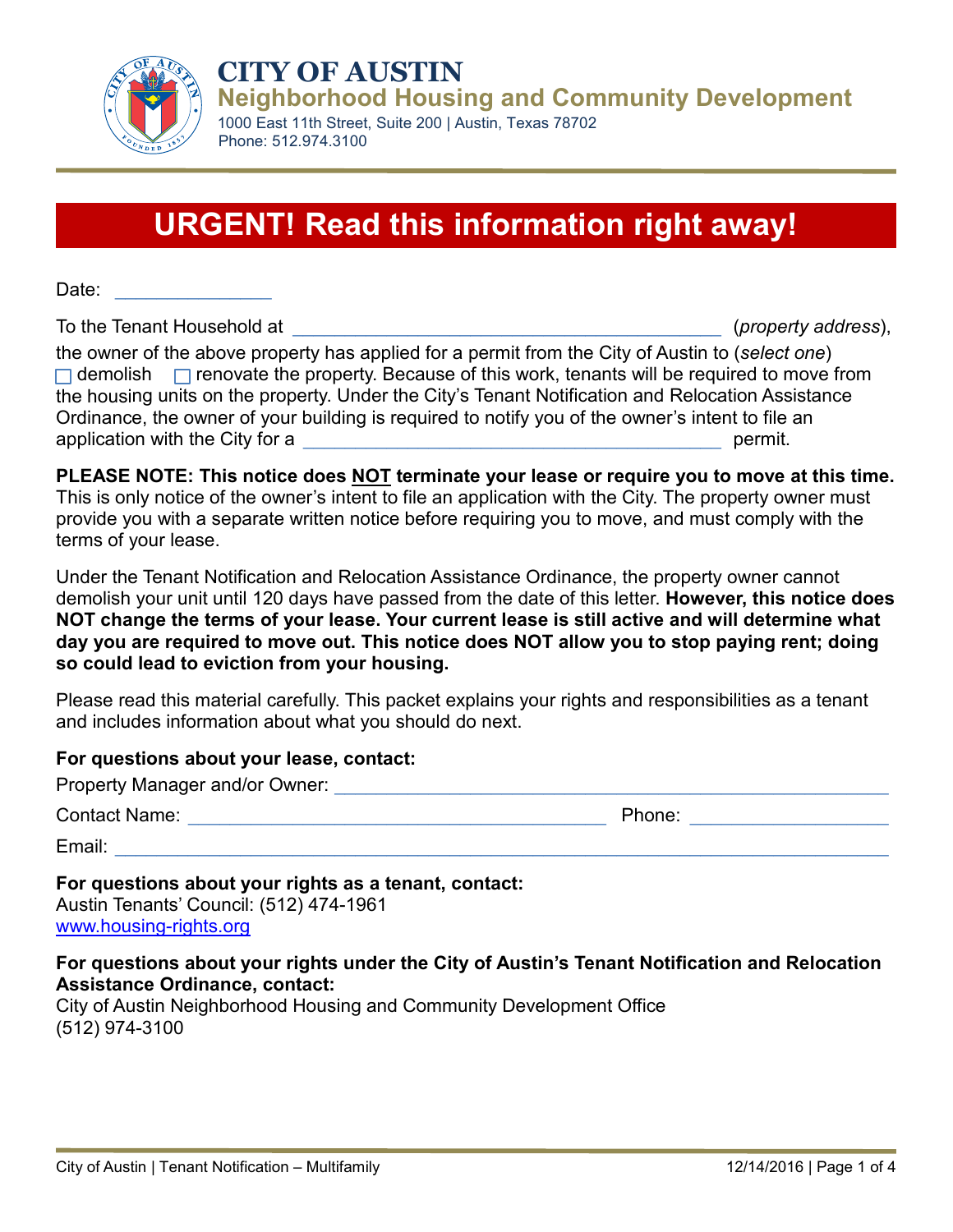## **Tenant Notification Information**

The Austin Tenant Notification and Relocation Assistance Ordinance applies when residential tenants are displaced due to demolition of a multifamily building of 5 or more occupied units, or rezoning or redevelopment of a mobile home park. The owner of your building or mobile home park has applied to the City to do one of these activities at your housing development and is required to provide this notice to you.

This letter is your notice that an application has been filed with the City of Austin for work to be done at your housing development that may result in you having to move. Your housing unit cannot be demolished until 120 days (4 months) have passed from the date of this notice. However, your lease will determine when you are required to move out.



## **Next Steps**

- 1. Check your lease to see what is required for move-out especially to see if you must give advance notice of your move-out date.
- 2. Start looking for new housing so that you can move by the end of the notice period, or the end of your lease, whichever comes first.
- 3. Make sure you have the required documents to apply for new housing (ID, proof of income, etc.).
- 4. Make sure you are current on your rent and other fees so that your security deposit can be returned. More information on security deposits and other tenant rights is found on page 3 of this packet.
- 5. Once you have found a new home, provide your current landlord with a forwarding address so you can receive your security deposit.
- 6. Contact Austin Energy for information on connection fees and deposits at your new home (see page 3 for information on how to do this).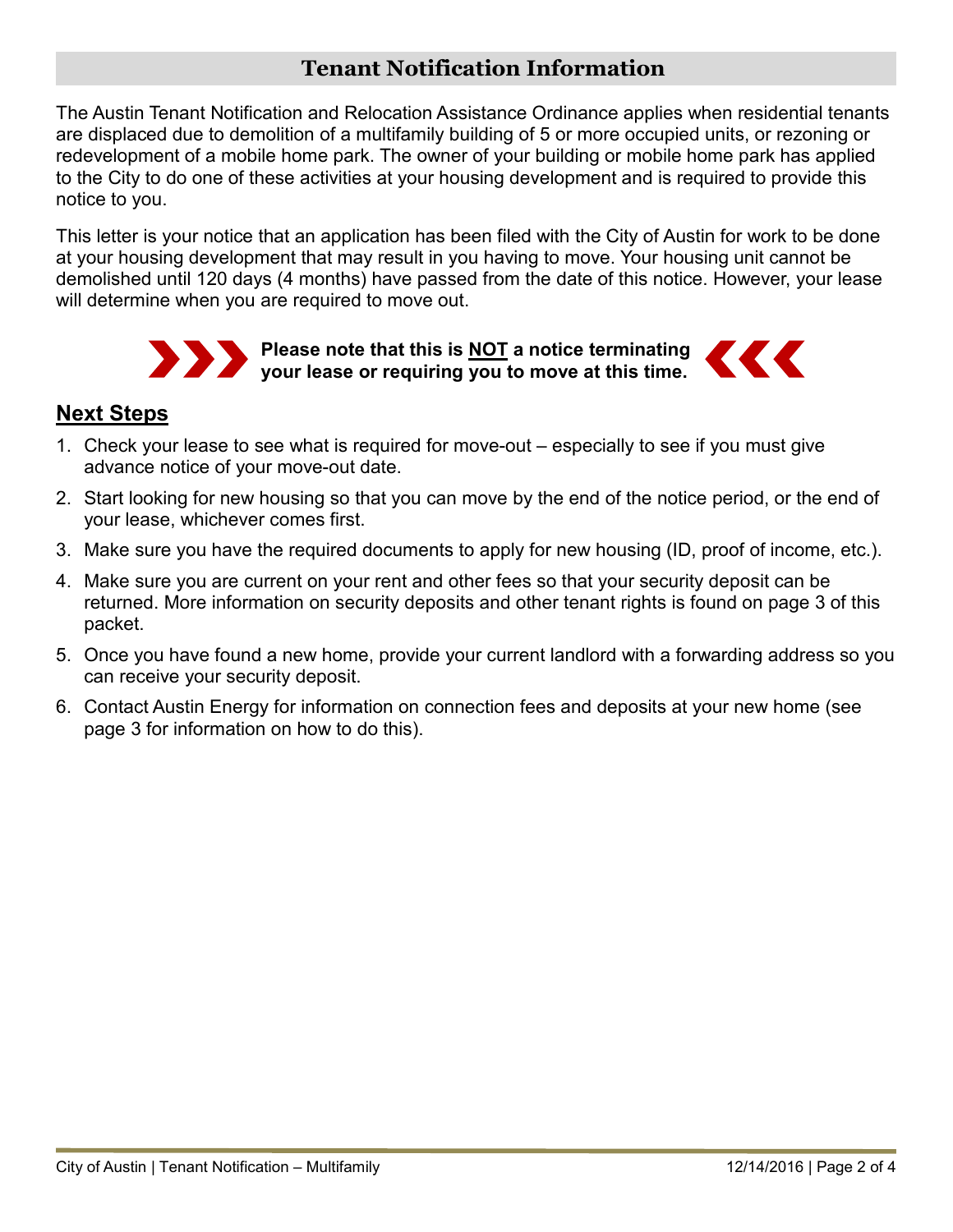#### • **Lease Terms**

Your current lease is still in place until you and your landlord negotiate otherwise. Your landlord must abide by the terms of your current lease through the end of the lease term. You must continue to pay rent through the end of your lease. Keep in mind that you can always be evicted if you fail to pay your rent on time, threaten the safety of the landlord, or intentionally damage the property. You may be able to negotiate an early release from your lease or an extension on a month-to-month basis. If you choose to do that, it is extremely important that you have those arrangements in writing and signed by both parties. Contact Austin Tenants' Council for additional help in negotiating and documenting those types of lease changes or agreements.

#### • **Repairs and Retaliation**

If you are current on rent, you have a right to repairs that are a threat to your health and safety, through the end of your lease. You do not have a right to withhold rent because the landlord fails to make repairs when the condition needing repair does not threaten your health and safety. If you try this method, the landlord may file suit against you. Under Texas law, your landlord cannot retaliate against you for requesting repairs that affect your health and safety. Contact Austin Tenants' Council for more information about how to request repairs or if you feel you've been retaliated against.

#### • **Security Deposit**

If you are current on rent at the end of your lease, you have a right to the full return of your security deposit minus lawful deductions. By law, your landlord must return the security deposit within 30 days of the end of your lease. You should check your rental agreement to see if it requires you to give the landlord advance notice that you are moving. Make sure to give your current landlord a forwarding address in order to receive your security deposit.

If you have questions, need help accessing your rights, or are experiencing problems in your housing, please contact the **Austin Tenants' Council (ATC) at (512) 474-1961.**

# **Utility Connection Fees and Deposits**

Contact **Austin Energy at (512) 494-9400** when you are ready to move in to your new home to find out about options for utility deposits and other initiation fees.

#### **If You Have a Child in School**

Many school districts, including Austin ISD, allow a student to continue attending the same school if they move to a new attendance zone during the school year. Students may also be able to finish out the semester at their original school if they move out of the school district during the semester. Families can submit transfer forms if the students wish to stay at that school longer. Contact your school district's **Office of Student Services** to find out how to keep your child in the same school after your move.